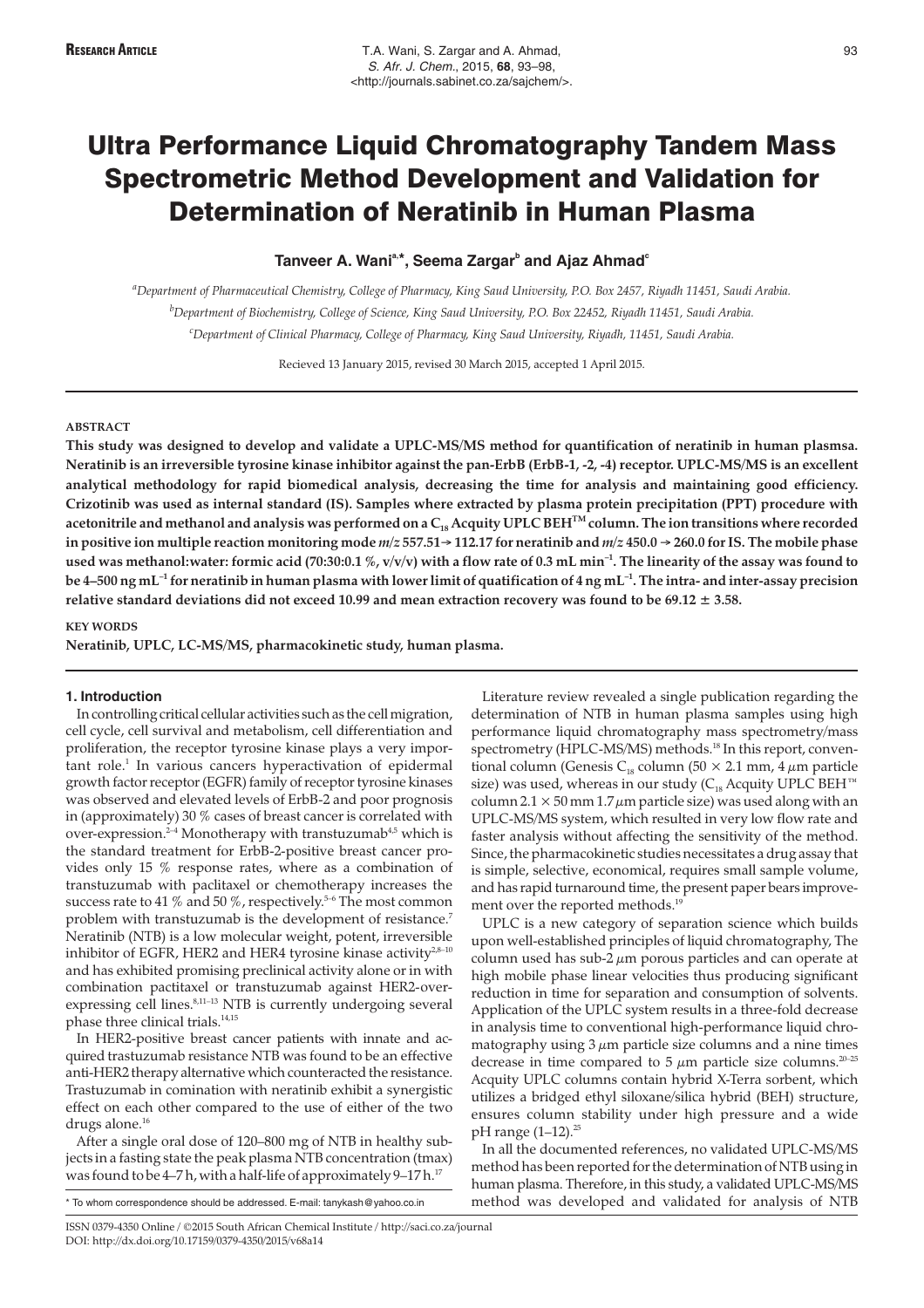in human plasma. The proposed method is simple, cost-effective and rapid for the quantification of NTB in human plasma.

#### **2. Experimental**

#### **2.1. Materials and Methods**

NTB was obtained from Weihua Pharma Co., Limited, Zhejiang, China. Crizotinib was purchased from Tocris Bioscience (Shanghai, China). Methanol and acetonitrile (HPLC-grade), and ammonium acetate were procured from Winlab Laboratory (London, UK), and formic acid was procured from BDH Laboratory(Poole Dorset, UK). Other chemicals used in the study were of analytical grade. Human plasma was obtained from normal healthy volunteers at King Khalid University Hospital (Riyadh, Saudi Arabia), and ethical approval was obtained from the institutional review board of the King Khalid University Hospital (approval no. 14/3087/IRB). The samples were kept frozen at –80 °C until analysis. Milli Q advantage (0.22  $\mu$ m, Millipore, Moscheim Cedex, France) water was used to prepare the aqueous solutions.

## **2.2. Chromatography and Tandem Mass Spectrometry Systems**

The chromatopraphy was performed using an Acquity UPLC system (Waters Corp., Milford, MA, USA) equipped with a temperature-controlled sample and column compartments and coupled to Acquity triple quadrupole (TQD) tandem mass spectrometer (Waters Corp., Milford, MA, USA). Chromatographic separations were executed on a  $2.1 \times 50$  mm C<sub>18</sub> column packed with  $1.7 \mu m$  particles (ACQUITY UPLC BEH Waters) capable of bearing pressure of 15 000 psi. Mobile phase was methanol: water:formic acid in the ratio (70:30:0.1 %, v/v/v) with a flow rate of  $0.3$  mL min<sup>-1</sup>.

Detection of NTB and the IS was carried out by multiple reaction monitoring (MRM) using mass-to-charge (*m/z*) transitions of 557.29  $\rightarrow$  112.17 for NTB (Fig. 1), and 450.0  $\rightarrow$  260.0 for crizotinib (IS), with a dwell time of 0.0146 seconds. The capillary voltage for the ESI source, the cone voltages and collision energy for NTB and IS were optimized. The UPLC-MS/MS system was controlled by Mass Lynx software (SCN 805; Version 4.1, from Waters USA).



Standard stock solutions of  $1 \text{ mg} \text{ mL}^{-1}$  were prepared in methanol for both NTB and crizotinib. The stock solution of NTB was serially diluted to prepare working standards in the required concentration range with methanol. The calibration standards for NTB were prepared by spiking plasma with working standard solutions to yield calibration range from 4 to 500 ng mL<sup>-1</sup> (4, 8, 16, 32, 64, 128, 256, and 500). The quality control (QC) sample solutions for NTB were separately prepared in methanol similarly as calibration standards at four different levels:  $4 \text{ ng } mL^{-1}$  lower limit of quantitation (LLOQ),  $12 \text{ ng } mL^{-1}$ low quality control (LQC) (LQC, within three times of the LLOQ), 200 ng mL $^{-1}$  middle quality control (MQC) and 400 ng  $mL^{-1}$  high quality control (HQC). working standard solution for internal standard was prepared from crizotinib standard stock solution (1 mg mL<sup>-1</sup>) in methanol to get  $1 \mu$ g mL<sup>-1</sup>.

#### **2.4. Sample Preparation**

To 200  $\mu$ L of plasma sample was added 10  $\mu$ L (1  $\mu$ g mL<sup>-1</sup>) of IS with the exception of the blank sample where no IS was added. These samples were vortexed for a period of 30 seconds after which  $200 \mu L$  of methanol were added and vortex mixed again for another 30 seconds. After vortexing, a further 500  $\mu$ L of acetonitrile were added to the sample tube. The resulting mixture was again vortexed for a period of 1.5 min and cold centrifuged at 10000 rpm for 10 min. The supernatant fluid was separated in a glass tube and evaporated to dryness using TurboVap LV evaporator (Model: C103199, Biotage, USA) at 40 °C under a gentle nitrogen stream. The residue was reconstituted with  $200 \mu L$  of mobile phase and transferred to UPLC vials.  $5 \mu$ L sample volumes were subjected for the analysis by UPLC-MS/MS in MS/MS mode.

# **2.5. Validation of the Bioanalytical Method**

The method was validated as per US-FDA and EMEA guidelines in human plasma.26,27 To evaluate linearity, an eight-point standard plasma calibration curve (4-500 ng mL<sup>-1</sup>) was prepared and assayed in triplicate on three separate days. Peak area ratio of the NTB to internal standard were used for the construction of calibration curves. The curve fitting was achieved with  $1/x^2$  as



**Figure 1** The product ion spectra of neratinib.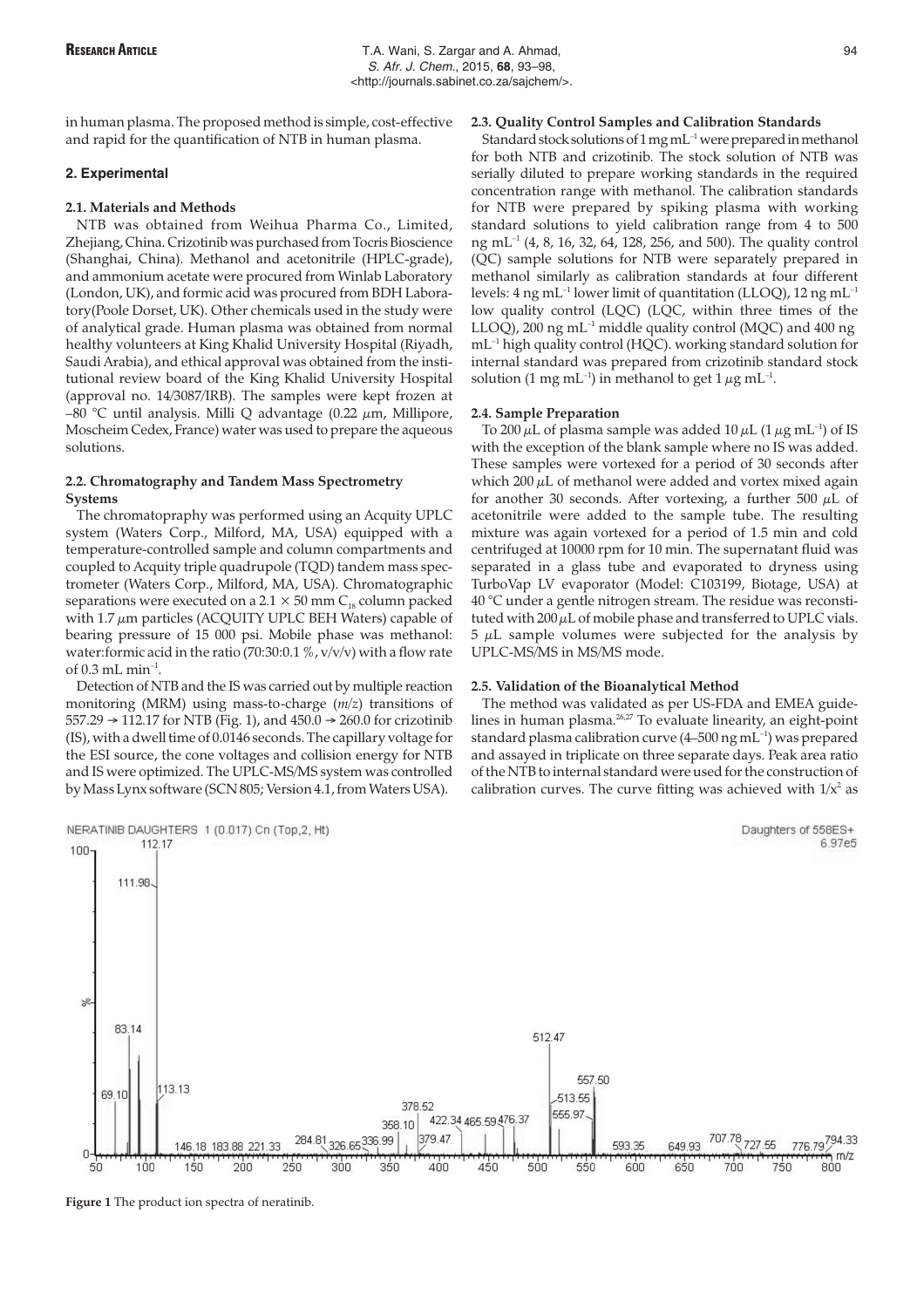the weighting factor using least-squares linear regression. Back calculations from these curves were used to determine NTB concentrations in the calibration standard solutions and to determine the concentrations of the analyte. To determine the accuracy and precision of the method QC samples at four different concentration levels 4 ng  $mL^{-1}$  lower limit of quantitation (LLOQ), 12 ng mL<sup>-1</sup> low quality control (LQC), 200 ng mL<sup>-1</sup> middle quality control (MQC) and 400 ng  $mL^{-1}$  high quality control (HQC) were used. On three different days (*n* =6) the QC concentration level were quantified with seperate calibration curves. The accuracy and the precision for each QC level was evaluated by calculating the recovery percent and relative standard deviation (RSD) of the measured concentrations, respectively. The accuracy was within  $\pm 15$  % and the precision, (intraand inter-day) was required to be less than 15 %. Extraction recovery for NTB in spiked plasma samples ( $n = 6$ ) was estimated by comparing peak area of neratinib in different QC concentrations (LQC, MQC and HQC) to extracted drug-free plasma peak area spiked with the same amount of NTB preceding chromatographic analysis. Extraction recovery for IS ( $n = 6$ ) was determined in a similar way as for the QC samples. The matrix effect can cause either ion suppression or ion enhancement.<sup>28</sup> For NTB the effect was evaluated by comparing the peak areas for extracted drug free plasma QC samples (LQC, MQC and HQC) to the peak area of neat solvent spiked with similar concentration. The bench top stability of the NTB was studied in plasma at room temperature for 6 h. QC samples were kept in an autosampler for 48 h (8 °C) to determine the stability of the compound during analysis. The stability over three freeze-thaw cycles was evaluated for the QC samples stored at –80 °C for plasma. Determination of long-term stability was carried out by storing test samples at around –80 °C for 60 days. Stock solution stability for NTB in methanol was determined at 25 °C for 24 h and also in refrigerated condition (4–8 °C) for 30 days prior to chromatographic analysis. Dilution integrity was carried out for NTB to evaluate effect of dilution on concentration above ULOQ as some samples may need dilution during real time samples analysis.

## **3. Results and Discussion**

## **3.1. Chromatographic Conditions Optimization**

100 ng mL<sup>-1</sup> of NTB and the IS were used for the tuning of the mass spectrometer in positive ionization mode with ESI as the ionization source. The MS parameters were optimized for quantification of NTB and IS and these parametes comprised the ESI source temperature, capillary, collision energy and cone voltage, flow rate of cone gas, desolvation temperature and gas. The most important parameters amongst them were collision energy and cone voltage. Cone voltage (2–100) V and collision energies (2–80) eV ramp were used to determine the optimum cone voltage and collision energy and were found out to be 46 V and 30 eV, respectively for  $m/z$  557.51  $\rightarrow$  112.17 transition. The optimum cone voltage and collision energy using ramp for the IS,  $450.0 \rightarrow 260.0$  transition were found out to be of 48 V and 28 eV, respectively.

# **3.2. Optimization of Sample Processing**

Sample preparation was performed using the protein precipitation technique (PPT)<sup>28</sup>. PPT can be helpful in producing clean samples as these are a requisite in order to avoid endogenous substances from interfereing with the analysis and functioning of LC and MS/MS systems. Clean samples are also important for minimizing ion suppression and matrix effects.

#### **3.3. Selectivity**

For assessing the selectivity of the method, chromatograms of blank plasma were compared with the corresponding spiked LLOQ samples. Blank human plasma samples (six different batches) were analyzed to establish the peaks which may be due to the likely biological plasma constituents. For determination of NTB and IS in plasma the method was found to be selective. As is evident from Fig. 2A and Fig. 2B, blank plasma did not show any interference at the analyte and IS retention time. LLOQ and LQC chromatograms are represented in Fig. 2C and Fig. 2D, and Fig. 2E and Fig. 2F represent HQC and IS chromatograms.

#### **3.4. Linearity and Sensitivity**

Calibration curves for NTB in human plasma were generated using area ratio of (NTB/IS) as a function of NTB concentration. Determination coefficients (*r* 2 ) during the course of validation was found to be greater than 0.996. Linearity of the method was found to be  $4-500$  ng mL<sup>-1</sup>. LLOQ of  $4$  ng mL<sup>-1</sup> of NTB in plasma was adequate for investigation of its pharmacokinetic behaviour.

# **3.5. Accuracy and Precision**

The inter- and intra-day accuracy and precision values for QC samples are presented in Table 1. The intra- and inter- day (% CV) values for plasma were 4.29–10.99 % and 2.71–7.39 %, respectively, and these values are within the range of tolerable limits<sup>26,27</sup> for precision and accuracy.

#### **3.6. Recovery**

The extraction recoveries for NTB at the LQC, MQC and HQC are presented in Table 2. The extraction recovery for NTB (mean  $\pm$  S.D.) was 69.12  $\pm$  3.58 % and for the IS (crizotinib) the mean recovery at the concentration tested was  $85.19 \pm 9.64$  %. Although, this extraction recovery was relatively low, the sensitivity of PPT with methanol and acetonitrile as sample pre-treatment was adequate, since the desired LLOQ for all

**Table 1** Intra- and inter-day precision and accuracy of NTB in human plasma.

| Spiked conc.<br>Run<br>$/$ ng mL $^{-1}$ |                | Measured conc.<br>$/ng \text{ mL}^{-1} \pm S.D.$         | Precision<br>$(RSD/\%)$ | Accuracy<br>$(recovery/\%)$ |  |
|------------------------------------------|----------------|----------------------------------------------------------|-------------------------|-----------------------------|--|
|                                          |                | Intraday variation (six replicate at each concentration) |                         |                             |  |
| $\overline{4}$                           | 1              | $4.31 \pm 0.38$                                          | 8.82                    | 107.75                      |  |
|                                          | 2              | $3.82 \pm 0.42$                                          | 10.99                   | 95.50                       |  |
|                                          | 3              | $4.39 \pm 0.42$                                          | 9.57                    | 109.75                      |  |
| 12                                       | 1              | $11.85 \pm 1.16$                                         | 9.79                    | 98.75                       |  |
|                                          | $\overline{2}$ | $12.51 \pm 0.96$                                         | 7.67                    | 104.25                      |  |
|                                          | 3              | $12.21 \pm 1.03$                                         | 8.44                    | 101.75                      |  |
| 200                                      | 1              | $188.25 \pm 13.25$                                       | 7.04                    | 94.12                       |  |
|                                          | 2              | $196.21 \pm 11.12$                                       | 5.67                    | 98.10                       |  |
|                                          | 3              | $212.39 \pm 15.98$                                       | 7.52                    | 106.19                      |  |
| 400                                      | 1              | $423.38 \pm 18.15$                                       | 4.29                    | 105.84                      |  |
|                                          | 2              | $403.85 \pm 22.73$                                       | 5.63                    | 100.96                      |  |
|                                          | 3              | $390.25 \pm 19.86$                                       | 5.09                    | 97.56                       |  |
|                                          |                | Interday variation (18 replicates at each concentration) |                         |                             |  |
| $\overline{4}$                           |                | $4.17 \pm 0.31$                                          | 7.39                    | 104.33                      |  |
| 12                                       |                | $12.19 \pm 0.33$                                         | 2.71                    | 101.58                      |  |
| 200                                      |                | $198.95 \pm 12.30$                                       | 6.18                    | 99.48                       |  |
| 400                                      |                | $405.83 \pm 16.65$                                       | 4.10                    | 101.46                      |  |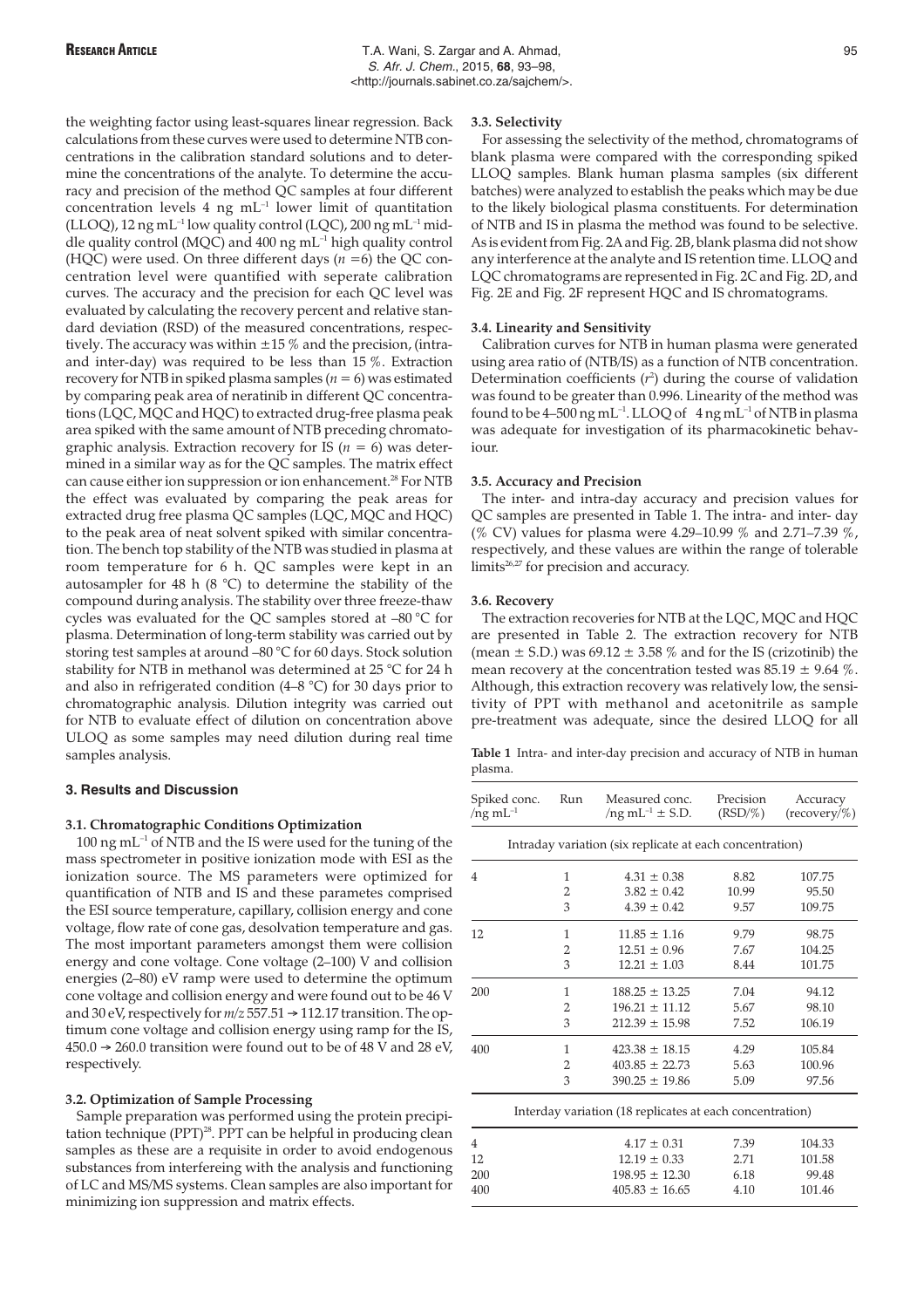

# RESEARCH ARTICLE **RESEARCH ARTICLE T.A. Wani, S. Zargar and A. Ahmad,** 96 S. Afr. J. Chem., 2015, **68**, 93–98, <http://journals.sabinet.co.za/sajchem/>.



**Figure 2** Retention time of analyte and IS in the blank plasma are shown in **A** and **B** respectively. **C** and **D**, represent chromatogram of LLOQ and LQC, whereas representative chromatogram HQC and IS are shown in **E** and **F**, respectively.

analytes were achieved with a S/N >10. Moreover, the robustness of this sample pre-treatment method was sufficient<sup>26</sup> with CV values <8.39 % over the entire concentration range. Protein precipitation seemed to be a fast and simple one-step sample pre-treatment procedure for the analysis of NTB in plasma.

## **3.7. Matrix Effect**

Three different lots of plasma were evaluated at each QC level (LQC,MQC and HQC) and per cent nominal concentrations with RSD. were observed to be  $(91.11 \pm 1.85\%, 83.26 \pm 1.77\%,$ and  $85.64 \pm 1.07\%$ , respectively). A similar analysis was performed

**Table 2** Recovery data of NTB (three QC samples) and crizotinib in human plasma

| Compound        | Spiked conc./ng $mL^{-1}$ | Recovery/% $\pm$ S.D.                                    |
|-----------------|---------------------------|----------------------------------------------------------|
| NTB (analyte)   | 12<br>200<br>400          | $65.30 \pm 8.39$<br>$69.65 \pm 6.28$<br>$72.41 \pm 6.19$ |
| Mean $\pm$ S.D. |                           | $69.12 \pm 3.58$                                         |
| Crizotinib (IS) | 50                        | $85.19 \pm 9.64$                                         |

for the IS and the per cent nominal concentration with RSD. was (93.27  $\pm$  2.65 %). The results indicate that ion suppression or enhancement from plasma matrix was consistent for this analytical method and would not interfere in the measurement of the analytes.

#### **3.8. Stability**

NTB spiked plasma samples were quite stable at 25 °C for a period of 6 h, in the autosampler at 8 °C for a period of 48 h, during three freeze–thaw cycles and for 60 days at –80 °C. The stock solution of NTB and IS were also stable for a period of period of 30 days at (4–8 °C) (Table 3).

# **3.9. Dilution Integrity**

As indicated in Table 3 the dilution integrity was maintained after 2 and 4 times dilution and hence does not effect the analysis of NTB in plasma.

# **4. Conclusion**

A UPLC-MS/MS method for estimation of NTB in human plasma was developed and validated. In all the documented references, no method has been reported for the determination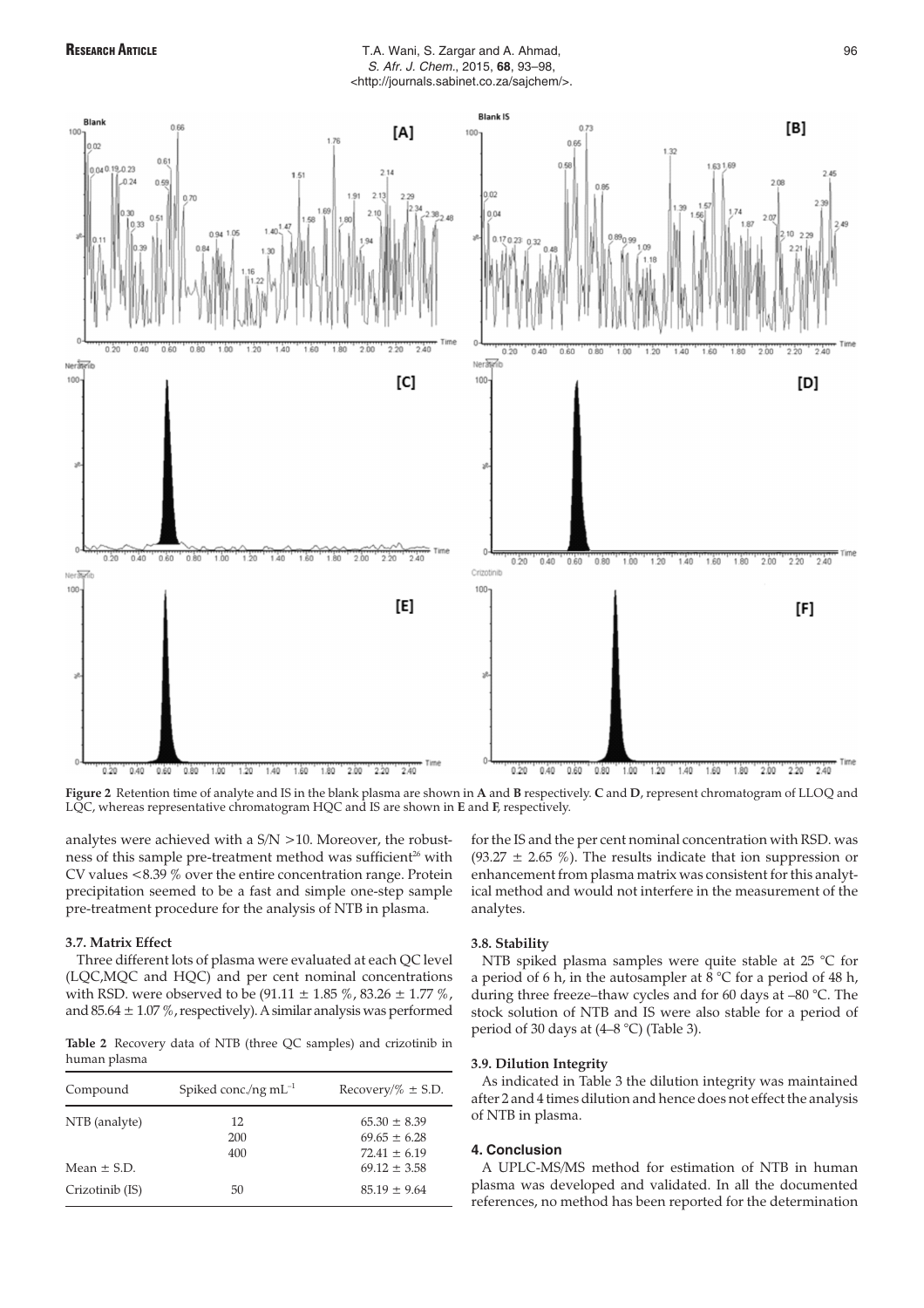#### **Table 3** Stability and dilution integrity data of Neratinib

| Stability |                        | Spiked conc.<br>$/$ ng m $L^{-1}$ | Measured conc.<br>$/$ ng mL <sup>-1</sup> $\pm$ S.D. | Precision<br>$(RSD/\%)$ | Accuracy<br>$(recovery/\%)$ |  |
|-----------|------------------------|-----------------------------------|------------------------------------------------------|-------------------------|-----------------------------|--|
|           | Bench top (6 h)        | 12                                | $11.83 \pm 0.98$                                     | 8.28                    | 98.58                       |  |
|           |                        | 400                               | $391.28 \pm 12.56$                                   | 3.20                    | 97.82                       |  |
|           | Freeze thaw (3 cycles) | 12                                | $12.62 \pm 1.02$                                     | 8.08                    | 105.16                      |  |
|           |                        | 400                               | $383.89 \pm 17.85$                                   | 4.64                    | 95.97                       |  |
|           | Auto sampler (48 h)    | 12                                | $12.37 \pm 0.54$                                     | 4.36                    | 103.08                      |  |
|           |                        | 400                               | $406.71 \pm 10.25$                                   | 2.52                    | 101.67                      |  |
|           | 30 days at $\pm$ 80 °C | 12                                | $11.59 \pm 0.69$                                     | 5.95                    | 96.58                       |  |
|           |                        | 400                               | $411.46 \pm 21.35$                                   | 5.18                    | 102.86                      |  |
|           | Dilution integrity     | 200                               | $212.32 \pm 15.48$                                   | 7.29                    | 106.16                      |  |
|           |                        | 400                               | $420.13 \pm 25.18$                                   | 5.99                    | 105.03                      |  |

and validation of NTB using UPLC-MS/MS in human plasma. The method was highly sensitive with high-throughput. Samples were prepared by using simple PPT and each sample had a run time of 2 min only. The developed method will be useful for pharmacokinetic and toxicokinetic analysis of NTB in humans.

#### **Conflict of interest**

The authors declare that there is no conflict of interest.

#### **Acknowledgements**

The authors would like to extend their appreciation to the Deanship of Scientific Research at King Saud University for its funding of this research through the research group project No. RG-1435-073.

# **References**

- 1 J. Schlessinger, Cell signaling by receptor tyrosine kinases, *Cell*, 2000, **103**, 211–225.
- 2 S.K. Rabindran Antitumor activity of HER-2 inhibitors, *Cancer Lett.,* 2005, **227**, 9–23.
- 3 R. Abbas, B.A. Hug, C. Leister, J. Burns and D. Sonnichsen, Pharmacokinetics of oral neratinib during co-administration of ketoconazole in healthy subjects *Br. J. Clin. Pharmacol.* 2011, **71**, 522–527.
- D.J. Slamon, G.M. Clark, S.G. Wong, W.J. Levin, A. Ullrich and W.L. McGuire, Human breast cancer: correlation of relapse and survival with amplification of the HER-2/neu oncogene, *Science,* 1987, **235**, 177–182.
- 5 M.A. Cobleigh, C.L. Vogel, D. Tripathy, N.J. Robert, S. Scholl, L. Fehrenbacher, J.M. Wolter, V. Paton, S. Shak, G. Lieberman and D.J. Slamon, Multinational study of the efficacy and safety of humanized anti-HER2 monoclonal antibody in women who have HER2-overexpressing metastatic breast cancer that has progressed after chemotherapy for metastatic disease. *J. Clin. Oncol.,* 1999, **17**, 2639–2648.
- 6 D.J. Slamon, B. Leyland-Jones, S. Shak, H. Fuchs, V. Paton, A. Bajamonde, T. Fleming, W. Eiermann, J. Wolter, M. Pegram, J. Baselga and L. Norton, Use of chemotherapy plus a monoclonalantibody against HER2 for metastatic breast cancer that overexpresses HER2. *N. Engl. J. Med.,* 2001, **344**, 783–792.
- 7 HERCEPTIN® (trastuzumab) (United States package insert). San Francisco, CA: Genentech, 2008.
- 8 S.K. Rabindran, C.M. Discafani, E.C. Rosfjord, M. Baxter, M.B. Floyd, J. Golas, W.A. Hallett, B.D. Johnson, R. Nilakantan, E. Overbeek, M.F. Reich, R. Shen, X. Shi, H.R. Tsou, Y.F. Wang and A. Wissner, Antitumor activity of HKI-272, an orally active, irreversible inhibitor of the HER-2 tyrosine kinase, *Cancer Res.,* 2004, **64**, 3958–3965.
- 9 H.R. Tsou, E.G. Overbeek-Klumpers, W.A. Hallett, M.F. Reich, M.B. Floyd, B.D. Johnson, R.S. Michalak, R. Nilakantan, C. Discafani, J. Golas, S.K. Rabindran, R. Shen, X. Shi, Y.F. Wang, J. Upeslacis and A. Wissner, Optimization of 6,7-disubstituted-4-(arylamino)quino-

line-3-carbonitriles as orally active, irreversible inhibitors of human epidermal growth factor receptor-2 kinase activity, *J. Med. Chem.,* 2005, **48**, 1107–1131.

- 10 A. Wissner and T.S. Mansour, The development of HKI-272 and related compounds for the treatment of cancer. *Arch. Pharm.,* 2008, **341**, 465–477.
- 11 H. J. Burstein, Y. Sun and A.R. Tan, Neratinib (HKI-272), an irreversible pan erbB receptor tyrosine kinase inhibitor: phase 2 results in patients with advanced HER2+ breast cancer. *Cancer Res.,* 2009, **69** (suppl. 2), 37.
- 12 R. Swaby, K. Blackwell, Z. Jiang, Y. Sun, V. Dieras, K. Zaman and M. Thakuria, Neratinib in combination with trastuzumab for the treatment of advanced breast cancer: a phase I/II study. *J. Clin. Oncol.,* 2009, **27**(15S), 1004.
- 13 K.K. Wong, P.M. Fracasso, R.M. Bukowski, T.J. Lynch, P.N. Munster, G.I. Shapiro, P.A. Janne, J.P. Eder, M.J. Naughton, M.J. Ellis, S.F. Jones, T. Mekhail, C. Zacharchuk, J. Vermette, R. Abbas, S. Quinn, C. Powell and H.A. Burris, A phase I study with neratinib(HKI-272), an irreversible pan ErbB receptor tyrosine kinase inhibitor, in patients with solid tumors, *Clin. Cancer. Res.,* 2009, **15**, 2552–2558.
- 14 A. Bottle, C. Tsang, C. Parsons, A. Majeed, M. Soljak and P. Aylin, Association between patient and general practice characteristics and unplanned first-time admissions for cancer: observational study, *Br. J. Cancer,* 2012, **107**,1213–1219
- 15 P. Bose and H. Ozer, Neratinib: an oral, irreversible dual EGFR/ HER2 inhibitor for breast and non-small cell lung cancer, *Expert Opin. Investig. Drugs,* 2009, **18**, 1735–1751.
- 16 D. Gajria and S. Chandarlapaty, HER2-amplified breast cancer: mechanisms of trastuzumab resistance and novel targeted therapies, *Expert Rev. Anticancer Ther.*, 2011, **11**, 263–275.
- 17 R. Abbas, B.A. Hug, C. Leister, J. Burns and D. Sonnichsen, Singleascending-dose (sad) study of safety, tolerability, and pharmacokinetics (pk) of hki-272 in healthy subjects. *AAPS J.,* 2009, **11**, abstract-906.
- 18 R. Abbas, B.A. Hug, C. Leister, J. Burns and D. Sonnichsen, Pharmacokinetics of oral neratinib during co-administration of ketoconazole in healthy subjects, *Br. J. Clin. Pharmacol.,* 2011, **71**, 522–527.
- 19 T.A. Wani, N.Y. Khalil, I. Darwish, M. Iqbal and A.H. Bakheit, Highly sensitive and simple validated ultra-performance liquid chromatography/tandem mass spectrometry method for the determination of cinacalcet in human plasma, *Curr. Pharmaceut. Anal.,* 2014, **10**, 51–57.
- 20 R. Russo, D. Guillarme, T.T.N.D.C. Bicchi, S. Rudaz and J.L. Veuthey, Pharmaceutical applications on columns packed with sub-2 microm particles, *J. Chromatogr. Sci.,* 2008, **46**, 199–208.
- 21 D.T. Nguyen, D. Guillarme, S. Rudaz and J.L. Veuthey, Fast analysis in liquid chromatography using small particle size and high pressure, *J. Sep. Sci.*, 2006, **29**, 1836–1848.
- 22 T.A. Wani, Highly sensitive ultra-performance liquid chromatography–tandem mass spectrometry method for the determination of abiraterone in human plasma, *Analyt. Methods,* 2013, **5**, 3693–3699.
- 23 A. de Villiers, F. Lestremau, R. Szucs, S. Gelebart, F. David and P. Sandra,